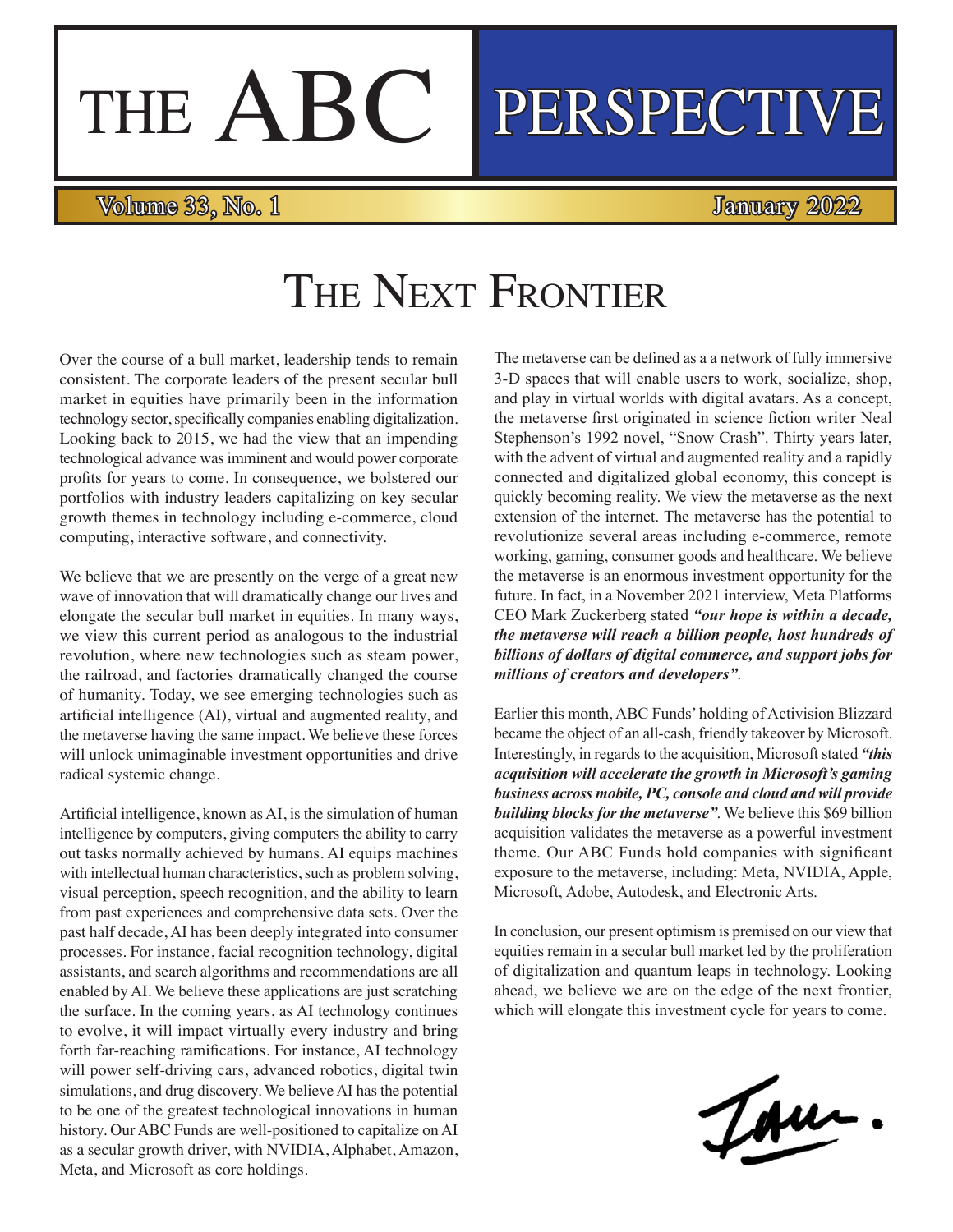

## FEATURED ABC COMMON STOCK HOLDINGS:

**Meta Platforms** is a social technology company focused on building apps and technologies that connect people and grow businesses. Meta owns and operates Facebook, Instagram, WhatsApp, and a number of important subsidiaries. The company is the world leader in social media, with over 2.9 billion monthly active users on Facebook and another several billion between Instagram and WhatsApp. Formerly known as Facebook, the company rebranded to Meta in October of last year, as management shifted its focus toward building the metaverse and becoming a leader in virtual reality (VR). The company owns Oculus, the producer of the world's most popular VR headset, the Oculus Quest 2. The Quest 2 was likely a top gift for the holiday season, as the Oculus app was the most downloaded app on Apple's App Store during that period. Meta is also focused on VR software, with their Horizon suite of apps, which includes Horizon Worlds, Horizon Workplace, and Horizon Venues, which will connect users, businesses, and creators in interactive 3-D spaces. Fundamentally, Meta is attractively valued at 22x 2022 earnings, is projected to grow revenues by nearly 20% this year, and has recently increased its share buyback program by an additional \$50 billion.

**Thermo Fisher Scientific** is a healthcare company that is a world leader in servicing the life science industry. The company provides key instruments, reagents, and consumables used by biological and medical research, and laboratory products. We believe Thermo Fisher is an excellent investment due to its strong core business fundamentals and significant organic growth ahead. An aging population and continued advances in life science research has resulted in a strong funding environment for pharmaceutical and biotech companies. Consequently, there is increasing demand for the company's products as well as its clinical research capabilities primarily due to recent acquisitions. Additionally, there is is further upside through new product innovations as well as their ability to increase market share. The company continues to be a major force in COVID-19 testing and in the development of therapies and vaccines. Management has deployed its capital effectively through acquisitions that add new capabilities, as well as funding dividends and share buybacks.